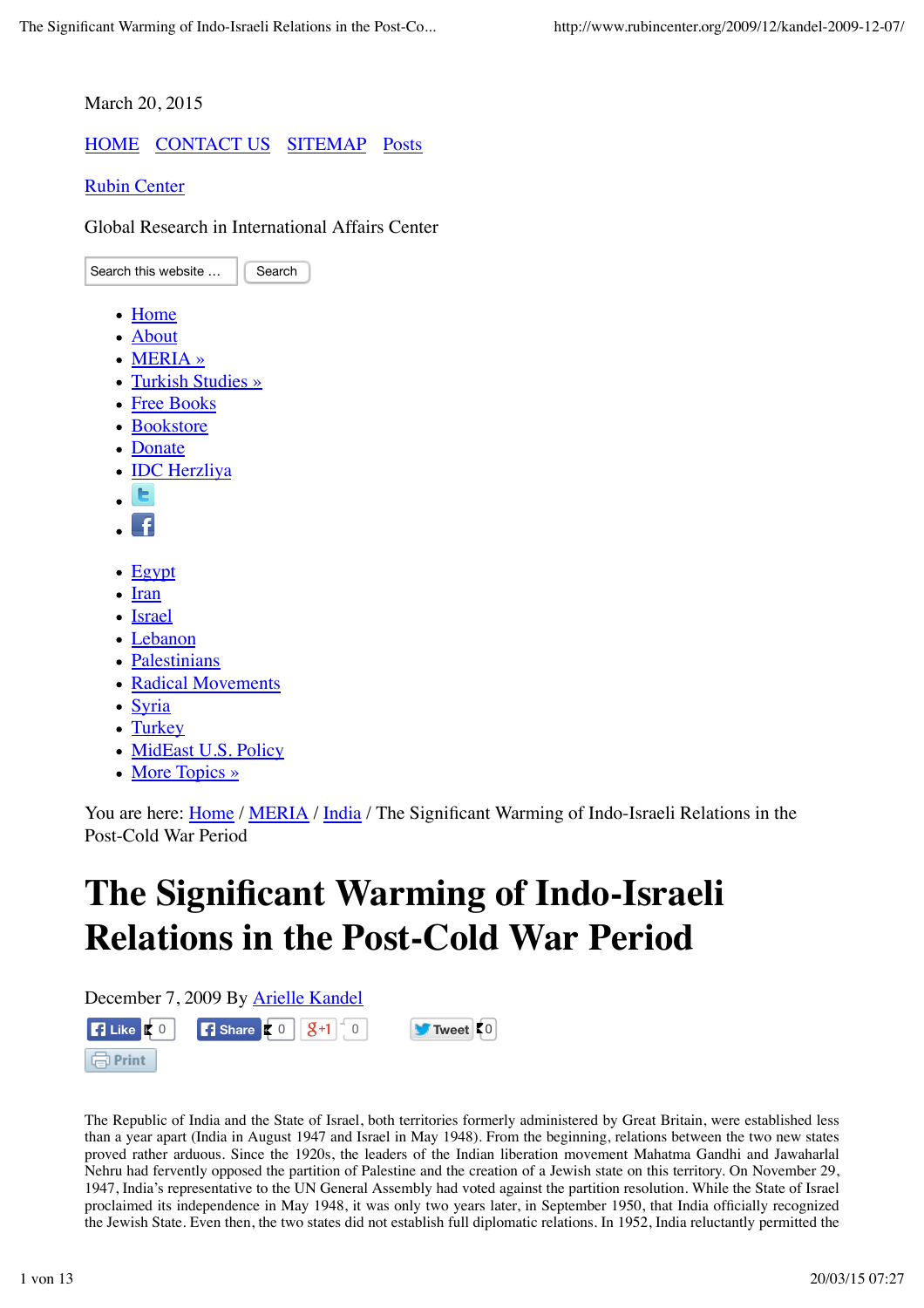opening of an Israeli consulate in Bombay and maintained a fairly hostile posture toward the Jewish state in the following decades.

A confluence of ideological, strategic, and political factors–both international and domestic–impeded the relationship between India and Israel. While the Indian rejection of the partition of Palestine and the anti-Western, anti-imperialist worldview of Indian leaders certainly played a role in the country's stance toward Israel during the entire period of the Cold War, India's strategic interests and political constraints–in particular those related to India's close links with the Arab and Muslim world and to India's Muslim domestic population– contributed to India's anti-Israeli stance. Despite occasional cooperation between Indian and Israeli authorities–especially the military and security establishments–it took India nearly 40 years to change its stance toward the Jewish state. On January 29, 1992, Indian Prime Minister Narasimha Rao officially normalized relations with Israel.



This article examines the dynamics of Indo-Israeli relations since normalization. First discussed are the three main areas of bilateral cooperation–diplomatic and political, military, and economic– followed by the main constraints hindering the advancement of these ties in each area of cooperation. Last, the nature of the Indo-Israeli relationship is discussed, with particular focus on the question of whether the Indo-Israeli relationship forms a "strategic partnership."

### **BILATERAL COOPERATION BETWEEN INDIA AND ISRAEL**

### *Diplomatic and Political Cooperation*

Since the end of the Cold War, there has been significant progress in Indo-Israeli relations on the diplomatic and political level. In the early 1990s, several major shifts in the international system as well as changes on the regional and domestic levels decreased the impact of the constraints that had hindered relations between India and Israel throughout the Cold War and created favorable conditions for the rapprochement and normalization of relations between the two states. India's fear of alienating Arab and Muslim states if it forged ties with Israel diminished when it saw those states soften their attitudes toward Israel with the opening of the peace process. The impact of the Muslim factor on India's domestic politics decreased on account of the ascension to power in the 1990s of the Bharatiya Janata Party (BJP), a Hindu nationalist party with very favorable views towards Israel. $[1]$ 

Even more significant were new constraints that made it necessary for India to rethink its foreign policy and favor rapprochement with Israel. First and foremost, the end of the Cold War and the collapse of the Soviet Union greatly affected India's interests. India and the Soviet Union had been close allies for several decades and above all, the Soviet Union was meeting nearly 80 percent of India's military needs in 1991.[2] During the early 1990s, it thus became imperative for India to find itself new partners and most importantly, new military suppliers. Improving relations with Israel was therefore an interesting option, especially in the field of defense.

Second and no less important, the majority of India's political establishment understood in the immediate post-Cold War period that it was imperative for India to build sound relations with the United States, the sole hegemonic power in the changed international system. Indian leaders came to assume that normalization with Israel would facilitate India's rapprochement with the United States, since they believed that the American Jewish lobby had a major influence on the foreign policy decisions of Washington. Indian Prime Minister Rao, in particular, was convinced that normalization with Israel was necessary to improve India's standing vis-à-vis the American Jewish community and the U.S. political establishment.[3]

Thus, on January 29, 1992, Prime Minister Rao decided to normalize relations with Israel and to establish full diplomatic ties with the Jewish state.

Of the many bilateral visits of officials and agreements signed by India and Israel since 1992 signal the significant improvement of diplomatic and political ties between the two states. Then Prime Minister Ariel Sharon's 2003 visit to India constituted the first official visit of an Israeli prime minister to India. During his three-day visit, Sharon held talks on a wide range of issues with India's Prime Minister Vajpayee and other senior Indian officials. In addition, six bilateral agreements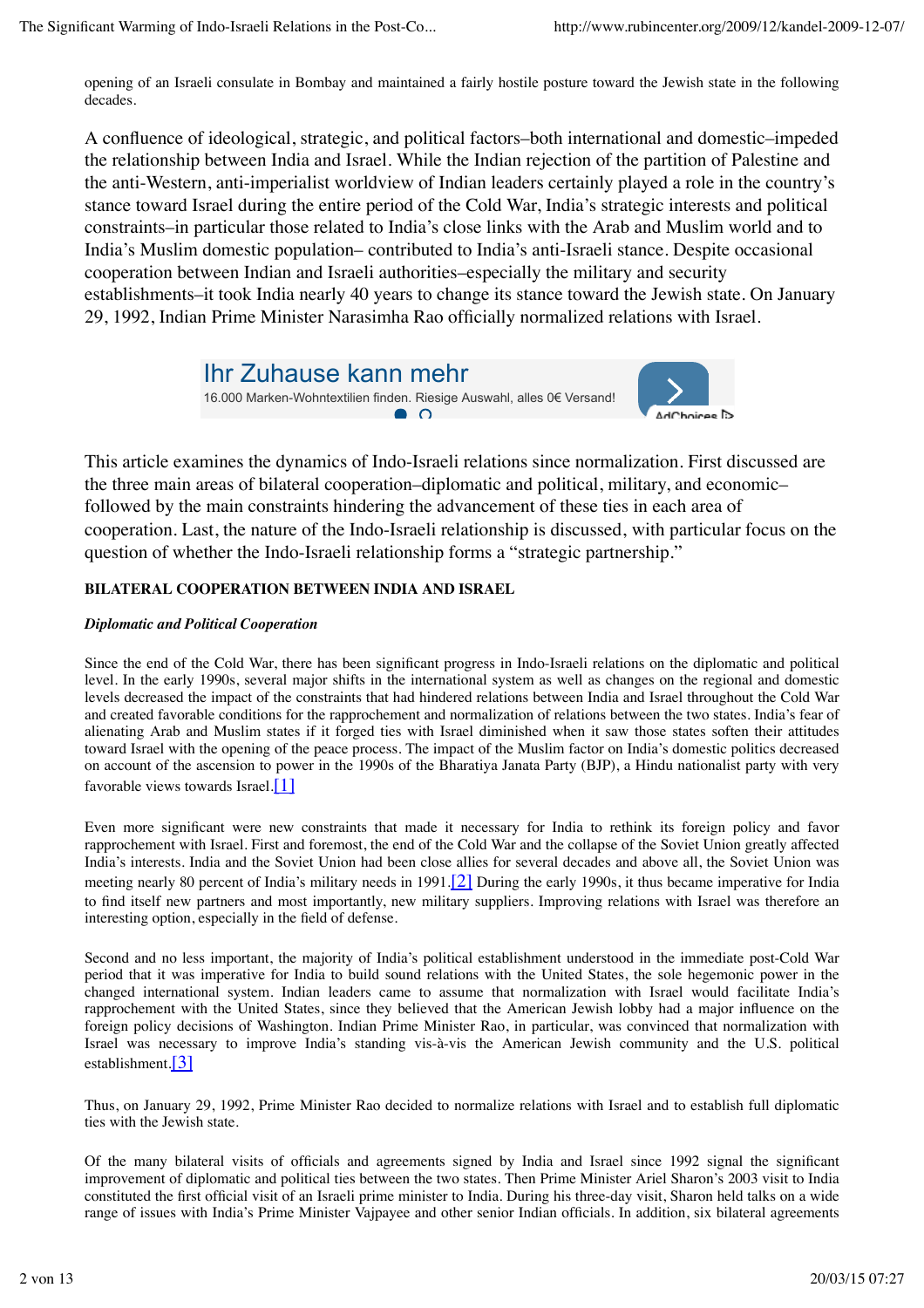were signed as a result of these discussions.[4] At the conclusion of the visit, the two prime ministers issued the Delhi Statement on Friendship and Cooperation.<sup>[5]</sup>

Another significant change in relations between India and Israel on the diplomatic and political level since 1992 was the positive shift in India's attitude with regard to Israel on the Palestine issue. Though its representative in the UN General Assembly continues to vote in favor of most resolutions condemning Israeli policy as in the past, India has ceased to participate along with the Arab states in the active promotion of texts hostile to Israel. $[6]$ 

### *Military Cooperation*

Arms sales and defense cooperation formed a prime impetus for improved ties between India and Israel in the early 1990s. Indo-Israeli military ties have considerably expanded since 1992, especially after the BJP's ascension to power in 1998, and even more so since around 2005. Today, military cooperation continues to form the core of the Indo-Israeli relationship.

Initially, a buyer-supplier relationship was formed between the two countries. India purchased from Israel advanced weapons systems and technologies. In addition to large volume of military sales by Israel to India since 1992, in the early 2000s, under the favorable auspices of India's BJP-led government, the first joint Indo-Israeli military ventures were formed for the development of specific weapons systems and technologies. It marked a new phase in the military relationship, signaling a greater trust and synergy between the defense establishments of the two states.<sup>[7]</sup> Accrued cooperation in intelligence and counterterrorism has also further strengthened bilateral military ties, especially after then Israeli Prime Minister Ariel Sharon's 2003 visit to India.

In 2004, there were concerns that the return to power of the Indian National Congress party in India would strain the two states' defense and security ties. However, Indo-Israeli ties have continued to expand at an even faster pace, and in early 2009, various media outlets reported that Israel had become India's prime supplier of weapons and military technology. $[8]$ The reception by India of the first Israeli Phalcon early warning plane in May 2009 was enthusiastic.<sup>[9]</sup>

Several strategic interests account for the extensive development of Indo-Israeli ties on the military front since normalization. After having lost the Soviet Union as its primary strategic and military partner, Israel rapidly emerged as an alternate military supplier for India. For Israel's part, the need for considerable resources to finance the development of new weapons systems and technologies and the country's limited domestic market<sup>[10]</sup> required Israeli defense industries to generate revenues through military product exports. With its large domestic market and growing defense budget, India is an extremely attractive partner for Israel.

As both India and Israel are eager to improve capabilities to fight against similar challenges and threats, military cooperation between the two states allows the defense industries to share the expensive development costs of new weapons systems and technologies. Three other major mutual strategic interests that have enhanced defense and security ties include the fight against terrorism and radical Islam, concerns over proliferation of weapons of mass destruction and long-range missile technology, and the growing interest of the two states for the Indian Ocean.



### *Economic Cooperation*

Though it did not initially form the main impetus for improved ties and still does not constitute the core of the Indo-Israeli relationship, economic cooperation between the two countries has steadily increased between since 1992. In 2008, the total volume of bilateral trade was over \$4 billion, and India has become Israel's third largest trading partner in Asia.[11] Economic ties have also greatly expanded in the fields of agriculture, science, and technology. In the scientific and technological sectors, cooperation has mainly involved joint research and development projects, especially in the fields of telecommunications and software. Since the 1990s, cooperation has also prospered in the space sector, an area of strategic importance for both states. As for agriculture, dozens of joint ventures have been formed by Indian and Israeli companies and research institutes, mainly in irrigation, water management, and crop production.

Though trade has been diversified to a certain extent, the diamond industry is still Israel's main trade area with India. Yet there is greater potential for cooperation in other trade sectors as well, including agriculture, renewable energies, and industrial research and development.

There are several interests underlying the Indo-Israeli economic relationship. The limited size of the Israeli domestic market is a major constraint on Israel's economic development. It is imperative for Israeli companies to generate profits through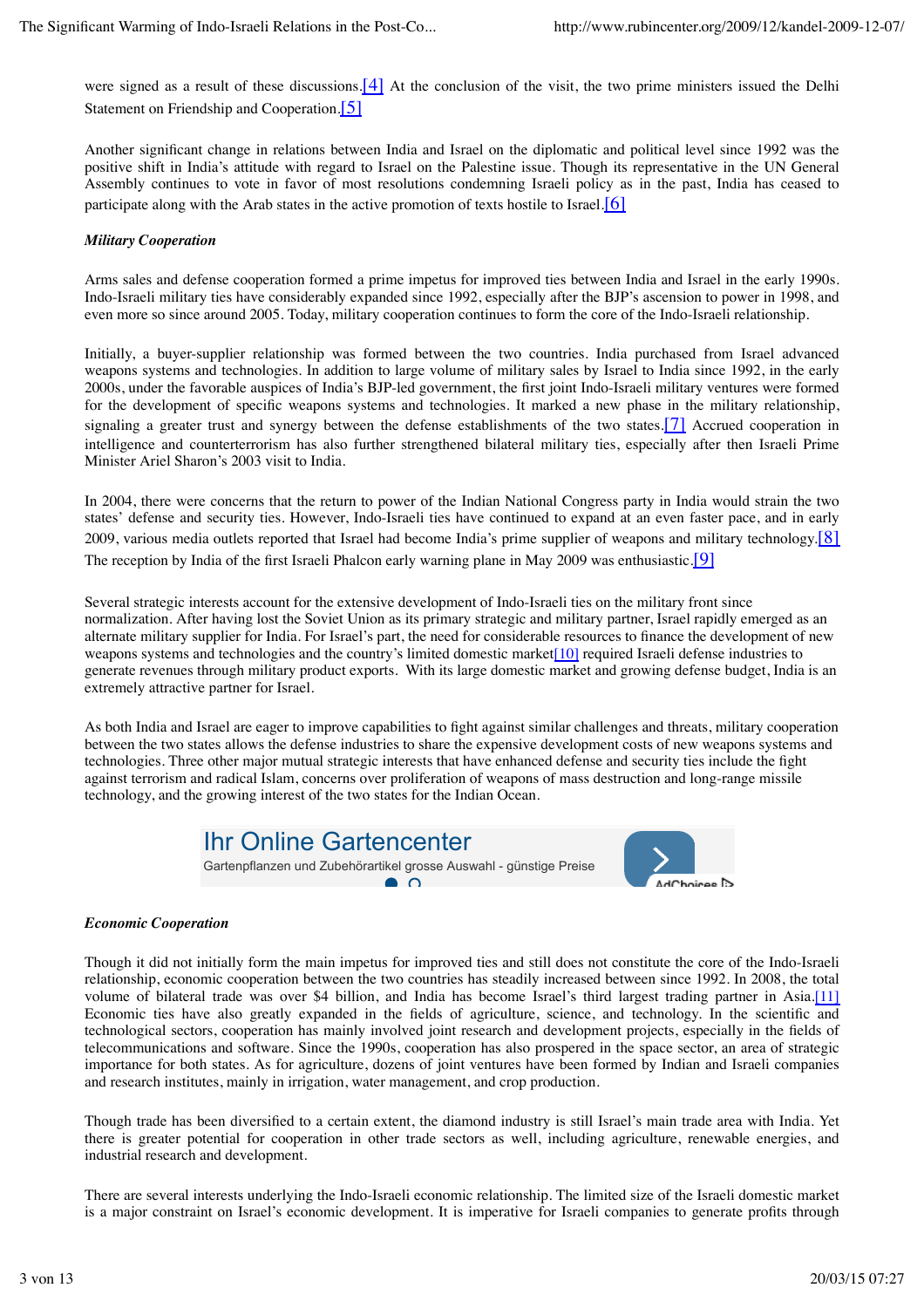exports to foreign countries; if not, the cost per unit of research and development of innovative products and technologies remains too high to allow firms to prosper and expand their activities. The huge size of the Indian market and the high prospect of sales thus make India particularly attractive to Israeli companies.

At the same time, India benefits from the transfer of Israeli advanced technology and expertise, which contributes to the modernization of and strengthens the Indian economy. Joint Indo-Israeli ventures in the fields of agriculture, science, and technology allow India and Israel to undertake research and development projects requiring important financial resources that they would not be able to raise on their own. Cooperation with Indian firms also facilitates Israel's entry into the Indian market and enhances Israel's access to Southeast Asia and the Third World through India's own ties with these countries. In addition, Israel's good relations with the United States and the European Union facilitate the access of Indian goods to these markets.

#### **MAIN CONSTRAINTS HINDERING DEVELOPMENT OF INDO-ISRAELI TIES**

#### *Diplomatic and Political Constraints*

While Israeli leaders and top officials–including the prime minister and president–have made several official visits to India, there have been relatively few visits by Indian leaders and top officials to Israel. Prime Minister Sharon's September 2003 visit to India was expected to pave the way for a reciprocal visit of Indian Prime Minister Vajpayee. Yet despite Vajpayee's and the BJP-led government's expressions of sympathy for the Jewish state and the expansion of bilateral ties, such a visit never took place. Since the return to power of the Congress party in 2004, the prospects for an Indian prime minister visiting Israel have only become dimmer.

Two main factors strain Indo-Israeli ties on the diplomatic and political levels. First, though the country's sizeable Muslim population $\left[12\right]$  is not especially hostile to Israel–partly because the majority adheres to the more moderate Sufi school of Islam– there is a widespread perception among the Indian elite and political establishment that it has to be careful when dealing with relations with Israel. While the BJP (the Hindu nationalist party) is relatively immune from such a consideration, the Muslim factor does play a role in the policies adopted by the Congress party. A large section of India's Muslim population has traditionally voted for the Congress party in India's national elections, and the party fears it would lose the support of these voters if it adopted an overly friendly attitude toward Israel.

Fears also exist within India's political and military establishments that some of India's Muslim population may be drawn to Muslim fundamentalism coming from outside India. India's leadership, in particular the Congress party, has thus become more aware than ever before of the sensitivities of the Muslim population; relations with Israel have thus been kept low-profile and the government has refrained from overtly expressing close ties, especially in fields of defense and security.

Yet there are also several left-wing political parties in India that are openly hostile toward Israel, in particular the Marxist Communist Party of India (CPI(M)). After the 2004 general elections, in which the Congress party returned to power as the head of the United Progressive Alliance, the government faced pressure from these left-wing political parties (both those that were part of the coalition as well as those in opposition) to distance itself from Israel. The effect of such pressure, however, has been limited. Nonetheless, Israel's leadership still watches the Indian elections closely and the role of the left in government.

Another often forgotten strain on Indo-Israeli relations is Israeli domestic politics. According to Harsh V. Pant, an Israeli government that is less flexible on peace negotiations makes it harder for India to develop relations further.[13]

### *Military Constraints*

Military cooperation between India and Israel continues to be subject to three major constraints: the U.S. factor, bureaucracy and corruption, and competition from foreign companies.

The United States has played a rather ambivalent role, both as a constraint and an encouragement. Since the 1970s, the United States has been Israel's prime supplier of weapons and advanced military technology. Pant explains this means Washington has a "significant veto over Israel's defense exports" and has "been reluctant to give its nod to systems involving American technology or financial input." [14] In 2003, the United States opposed Israel selling India the Arrow anti-ballistic missile defense system, a system jointly developed by Israel and the United States. As a result, this deal was abandoned.

The Indo-Israeli defense partnership has suffered less on account of the U.S. factor than have Chinese-Israeli military ties. In 2000, the United States vetoed Israel's sale of the Phalcon to China. Yet in 2004, Israel signed a defense deal for the sale of three Phalcon systems to India. One explanation for the more favorable attitude towards Indo-Israeli military ties is that while the United States feared Israeli military sales to China would cause a direct threat to U.S. strategic interests in the region, it did not perceive Israeli military sales to India as such a threat.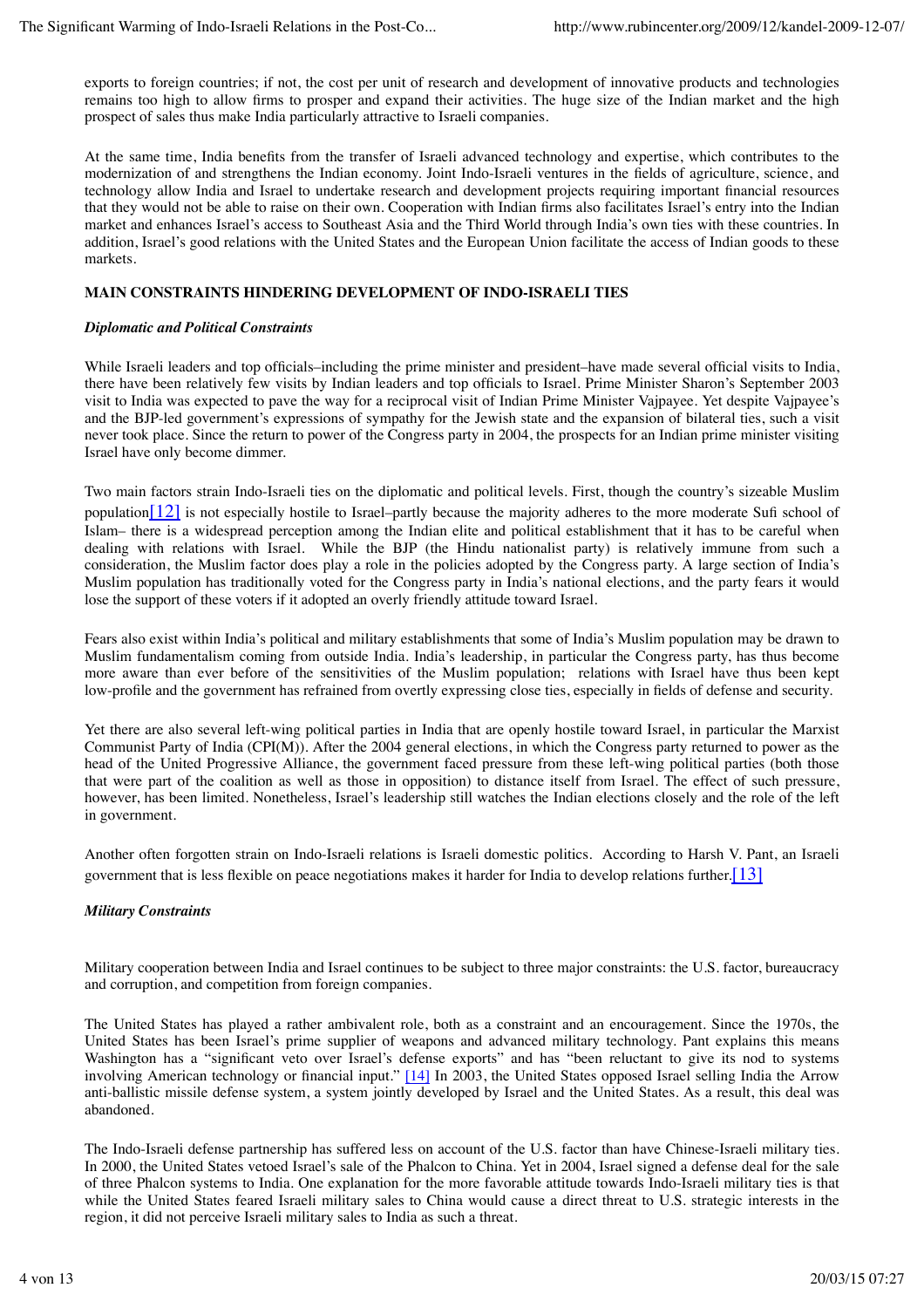In fact, several Israeli scholars have argued that the close ties forged by India and Israel in the fields of military and defense serve U.S. strategic interests in the region. Martin Sherman has underlined that "in the newly emerging balance of geo-strategic power, the growing Chinese challenge to U.S. primacy will almost inevitably dictate the need for a regional counterweight to Chinese domination. In this regard, a powerful, progressive India bolstered by Israeli technological expertise appears the most plausible and practical alternative." $[15]$  Efraim Inbar has suggested that a trilateral U.S.-Indo-Israeli alliance "could result from the new U.S.-Indian-Israeli convergence on strategic issues such as counterterrorism, missile defense, and preemption."[16]

Two other major issues strain Indo-Israeli military and defense ties. The first relates to India's bureaucratic system, characterized by its slowness, complexity, and lack of coordination. The process of negotiating, signing, and implementing deals with India is very slow, especially in the military and security fields, where India's domestic politics can affect what is purchased and who India works with on such projects.

An even more sensitive issue, corruption, has on more than one occasion posed a serious threat to Indo-Israeli defense ties. The so-called Barak controversy constituted the first major occurrence of alleged corruption in Indo-Israeli military ties. In October 2006, six years after the signature of a deal to supply India with several Barak anti-missile systems by Israel Aerospace Industries and Rafael, India's Central Bureau of Investigation launched an investigation into the matter, alleging that bribes had been paid to influence the decision of the Indian defense minister. As of early 2010, the investigation into the Barak case was still in progress.

Allegations of corruption have also been raised against Israeli Military Industries regarding a March 2009 deal signed with India for the building of chemical plants. In June 2009, several Indian and Israeli media outlets reported that the firm had been blacklisted by the Indian government and that all defense deals with it had been frozen.[17] While corruption in India affects arrangements with all foreign companies, it becomes an even more sensitive issue when it involves Israeli companies, simply because it gives more ammunition to those in India that are unfriendly toward relations with Israel.

Competition from foreign companies constitutes another major constraint. Arms sales and transfer of military technology to the Indian Defense Ministry operates through a relatively standard bidding process, similar to that which exists in the civilian business sector. However, what differs is that defense firms wishing to participate in the bidding process are generally required to first obtain security clearance from their state's defense ministry authorities for every system offered to India for sale or joint production and development. Israeli defense firms have benefited from a relatively low level of competition from foreign companies, since Israel has been one of the few states both willing and able to sell weapons and advanced military technology to India. Moreover, Israeli defense firms have generally managed to obtain security clearance for the sale of advanced weapons systems and military technologies to India from the Israel Defense Ministry authorities without difficulty. $[18]$ 

U.S. and European defense firms, on the other hand, did not obtain security clearance and were unable to compete in the Indian military market. Following India's first nuclear device test in 1974 and even more so after the 1998 Pokhran tests, the governments of the United States and several other Western countries imposed severe restrictions on the export of advanced technology to India–primarily in the nuclear and space fields, but which also impacted other military sectors, such as missile development.<sup>[19]</sup> However, this changed following the 2003 agreement between the United States and India to lift U.S. restrictions on high-technology trade.[20] This has led to increasing concerns among the Israeli defense industry that the entry of U.S. and European defense firms into the Indian military market could hinder the further expansion of Indo-Israeli military ties in the coming years.

In July 2009, Israel Aerospace Industries was reported to have been forced under pressure of the Pentagon to withdraw its bid with the Swedish company Saab for the sale of fighter aircrafts to the Indian Air Force.<sup>[21]</sup> The complaint specified was a concern that American technology used by Israel would be integrated into the Gripen offered to the Indians."[22] This complaint, however, may have been intended to help two U.S. companies–Boeing and Lockheed Martin–competing in the same deal. Some Israeli officials claimed the U.S. goal was to prevent Israel from lowering the price or winning the bid.<sup>[23]</sup> The Israeli Defense Ministry apparently ordered Israeli Aerospace Industries to withdraw for fear that competing would damage the U.S.-Israel relationship.[24]

It is difficult to predict the extent to which Indo-Israeli military and defense ties will suffer in the future from these constraints, especially from corruption and foreign competition. Still, considering the major strategic interests and challenges that the Israeli and Indian military establishments and industries share, it is unlikely that such relations will decline in the short-term. Israeli defense firms also continue to benefit from their recognized expertise in specific areas of military production and services as well as strong ties with the Indian military establishment. Yet in order to lead to a more sustainable relationship between the two states, and one less dependent on the military sector, Israeli leaders should seek to the further and improve Indo-Israeli ties in other sectors (i.e. trade and agriculture) as well.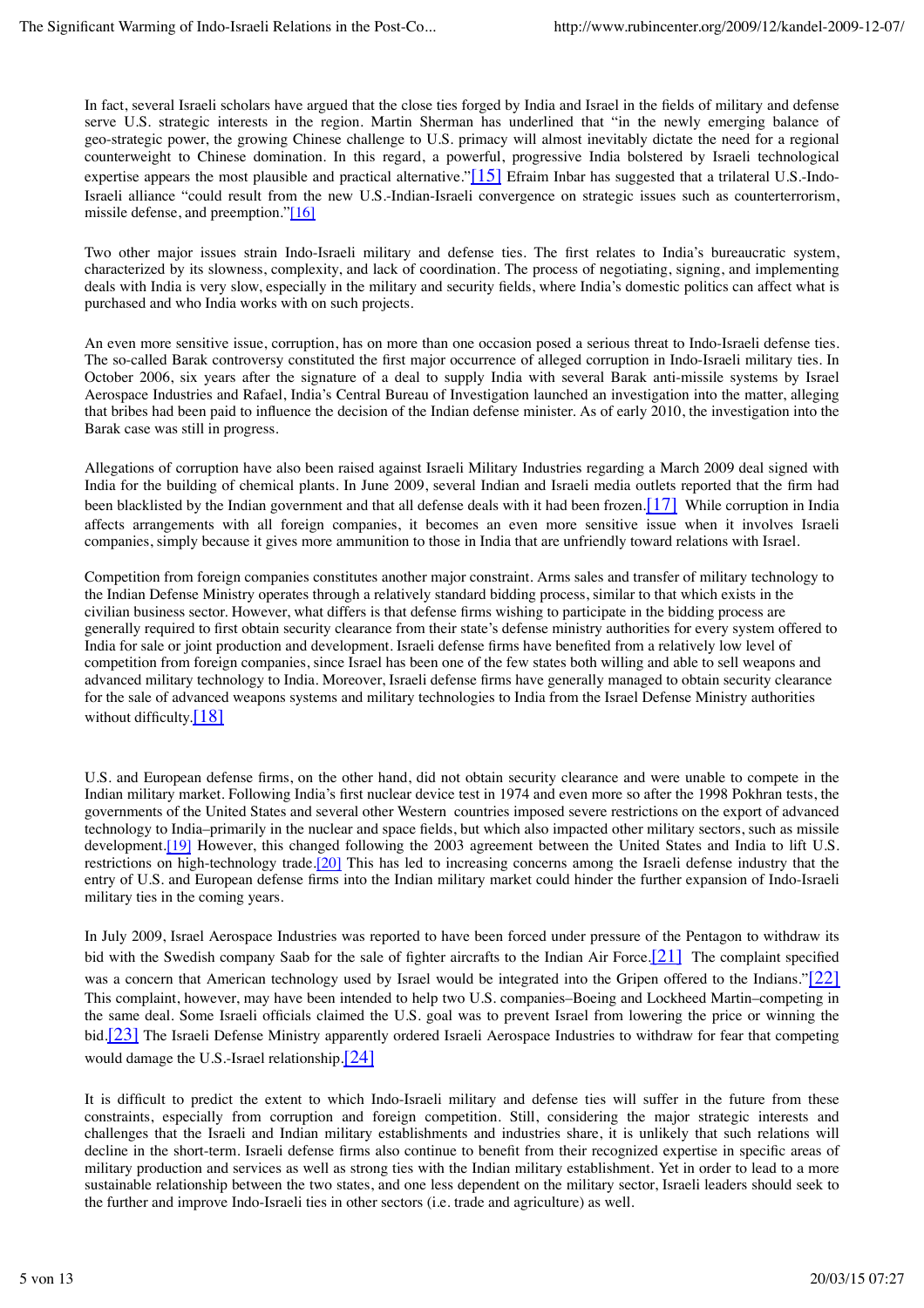#### *Economic Constraints*

In non-military dealings, Indian bureaucracy, corruption, and foreign competition have also been major constraints on the expansion of Indo-Israeli cooperation. Further, dissimilarities in business culture have sometimes impeded efforts to work together.

#### **THE INDO-ISRAELI RELATIONSHIP: A STRATEGIC PARTNERSHIP?**

According to some analysts, India and Israel have entered or are moving toward a "strategic partnership."[25] A strategic partnership, however, implies a long-term commitment for cooperation. It also implies that the two states share a common view of world politics and of their respective positions in the international arena. Yet there is still a long ways to go before India and Israel forge a genuine strategic partnership. Though a series of strategic interests underlie Indo-Israeli ties, they are not sufficient to characterize the relationship as strategic.

It is Israeli rather than Indian scholars and officials who have defined the Indo-Israeli relationship as a strategic partnership. Since Israel is a small state surrounded by much larger Arab countries and largely isolated in within the region, it has sought to forge alliances with extra-regional powers since the late 1940s. This so-called periphery doctrine, forged by David Ben-Gurion in the early years of the Jewish state, has remained a constant of Israel's foreign policy and strategic doctrine.[26]

In the current political climate, India does not, however, seem willing or able to forge a genuine strategic partnership or alliance with Israel. Since the collapse of the Soviet Union and the end of the Cold War, India has preferred to maintain amicable relations with the largest number of countries rather than entangle itself in formal alliances with foreign countries. In addition, India's domestic politics and dependence on the Arab world will likely continue to strain any improvement in Indo-Israeli strategic ties.

Most importantly, the Indo-Israeli relationship does not form a strategic partnership because India and Israel do not share a common worldview or have fully common goals. Even on one of the key strategic interests shared by the two states, combating global terror, they have dissimilar views. While Israel views Iran as the prime source of global terrorism, India confers this status to Pakistan. Harsh Pant also stresses, "While India can learn much from Israel's tackling of terrorism… there are limits to how far India sees Israel's strategy as a viable one. It views Israel's tough policy toward contentious neighbors and the Palestinians as an approach which has not brought peace and security, but has rather served to entrench hatred in the Arab world."[27]

Moreover, the two states do not share a set of common friends and foes. As P.R. Kumaraswamy notes, the Indo-Israeli partnership "does not revolve around a common enemy."[28] Indeed, while India's main security concerns remain directed against its regional neighbors Pakistan and China, Israel's existing and potential security threats mainly emanate from Arabic-speaking countries–especially Syria and Lebanon–as well as from more distant enemies, first and foremost Iran. Efraim Inbar also acknowledges that Indo-Israeli ties do not at all constitute a military alliance. Their cooperation in the defense field is "not directed against any third party" but rather meant to "enhance national self-defense capabilities and stability."[29] Inbar also stresses that while Israel does not want Pakistan and China to view its bilateral cooperation with India negatively, India also has no interest in emulating Israel's hostile posture toward the Arab states and Iran: "[n]either side wants to be drawn into the regional conflict of the other."[30]

#### **CONCLUSION**

Despite some constraints, ties between India and Israel are likely to continue to expand. Serious efforts should be undertaken to further advance economic ties between the two countries, especially in the high technology sectors of agriculture and science, where there is great potential for cooperation. Furthermore, this could in turn strengthen overall Indo-Israeli ties and compensate for a possible weakening of bilateral cooperation in the military sector in the future. It is also more important to cultivate people-to-people contacts between Indian and Israelis, as there has been an increasingly negative perception of Israeli tourists by Indian locals in recent years. In this vein, several organizations and associations have developed Israeli volunteer projects in India. The "Be a Kli," for example, is a project organized in India by the All for the Kids Association, intended to develop the Israeli knowledge of Indian culture and to change Indians' perceptions of Israelis.[31]

Other tools to improve and strengthen people-to-people contacts between Indians and Israelis could include a greater number of joint academic seminars and exchange programs between academic institutes–very few Indian students come to study in Israel and vice-versa–the organization of Israeli cultural events in India and vice-versa, joint projects between Indian and Israeli non-governmental organizations, etc.

In addition, superior education on Indian contemporary political studies is lacking in Israel. If Israel wishes to expand its strategic ties with India, it would greatly benefit from producing well-trained specialists on the subject of India's foreign policy and domestic issues.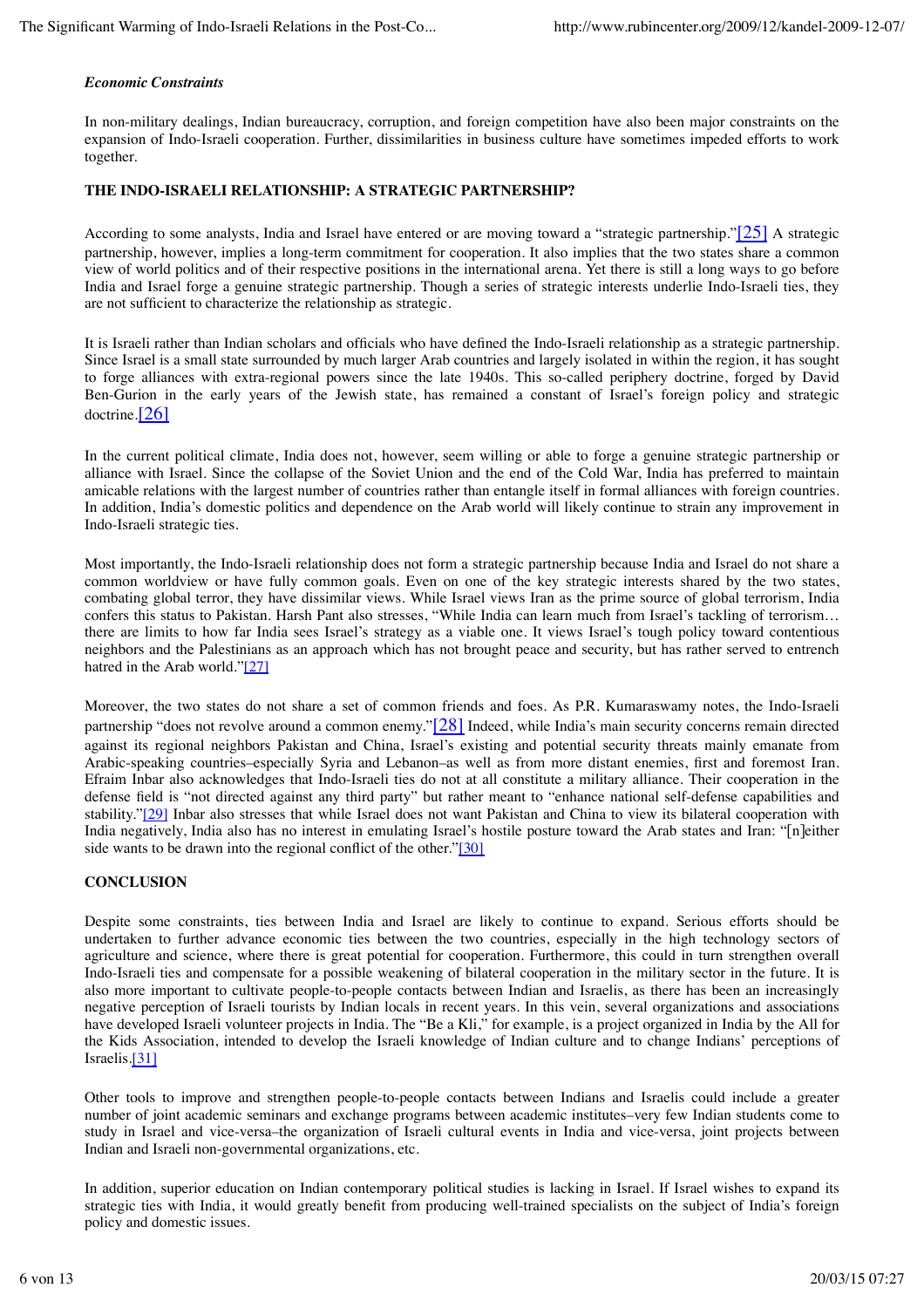*\* Arielle Kandel holds degrees in international law and Middle East studies from the University of Aix-Marseille III and Ben-Gurion University. Her Master's thesis focuses on Indo-Israeli strategic relations.*

### **NOTES**

[1] Efraim Inbar, "The Indian-Israeli Entente," *Orbis*, Vol. 48, No.1 (Winter 2004), pp. 90-91.

[2] C. Raja Mohan, *Crossing the Rubicon: The Shaping of India's New Foreign Policy* (New Delhi: Viking, 2003), p. 122.

[3] Isi Joseph Leibler in a discussion with this author, December 2008. In late 1991, Leibler, then a senior official of the World Jewish Congress, met with Prime Minister Rao. It is noteworthy that the first official visit of Prime Minister Rao to the United States took place in February 1992, only a few weeks after his decision to normalize relations with Israel.

[4] "Sharon's Visit to Clear Six Joint Pacts," *The Indian Express*, September 5, 2003.

[5] Delhi Statement on Friendship and Cooperation Between India and Israel, New Delhi, September 10, 2003,

http://www.mfa.gov.il/MFA/Foreign+Relations/Bilateral+relations

/Delhi+Statement+on+Friendship+and+Cooperation+betw.htm.

[6] Mark Sofer (as of 2010, Ambassador of Israel in India) in discussion with this author, May 2009.

[7] P.R. Kumaraswamy, "Indo-Israeli Military Ties Enter Next Stage," *International Relations and Security Network*, August 3, 2007,

http://www.isn.ethz.ch/isn/Current-Affairs/Security-Watch/Detail/?ots591=4888CAA0-B3DB-1461-98B9- E20E7B9C13D4&lng=en&id=53611.

[8] "Israel Now India's Top Defense Supplier," *The Jerusalem Post*, February 15, 2009; "End of an Era: Israel Replaces Russia as India's Top Military Supplier," *World Tribune*, March 25, 2009.

[9] "India to Finally Receive Phalcon AWACS," *The Jerusalem Post*, May 9, 2009; "First AWACS to Arrive Monday," *The Indian Express*, May 23, 2009.

[10] Qualitative edge is one of the core principles characterizing Israel's strategic and operational doctrine. See Zeev Maoz, *Defending the Holy Land: A Critical Analysis of Israel's Security and Foreign Policy* (Ann Arbor: University of Michigan Press, 2006), p. 7.

[11] Today, Israel's two largest trading partners in Asia are China followed by Hong Kong. See Israel Central Bureau of Statistics, *Israel's Foreign Trade by Country – June 2009*, Press Release, July 19, 2009, http://www.cbs.gov.il /www/hodaot2009n/16\_09\_147e.pdf.

[12] According to the 2001 Census of India, 13.4 percent of the total population is Muslim.

[13] Harsh V. Pant in discussion with this author, May 2009. Harsh V. Pant is a professor at the Defence Studies Department of King's College London.

[14] Harsh V. Pant, "India-Israel Partnership: Convergence and Constraints," *The Middle East Review of International Affairs*, Vol. 8, No. 4 (December 2004), http://www.gloria-center.org/meria/2004/12/pant.html, p. 70.

[15] Martin Sherman, "From Conflict to Convergence: India and Israel Forge a Solid Strategic Alliance," *The Jerusalem Post*, February 28, 2003.

[16] Inbar, "The Indian-Israel Entente," p. 103.

[17] "Defence Ministry Blacklists 7 Firms on Corruption Charges," *The Times of India*, June 6, 2009.

[18] In fact, several individuals interviewed by this author in May and June 2009 mentioned that Israel had signed a defense agreement with India authorizing sales of secret and top-secret weapons shortly after normalization of relations.

[19] Baldev Raj Nayar and Thazha Varkey Paul, *India in the World Order: Searching for Major-Power Status* (Cambridge: Cambridge University Press, 2003), pp. 14-15.

[20] Pant, "India-Israel Partnership," p. 70.

[21] Yaacov Katz, "IAI Forced Out of Indian Fighter Jet Bid," *The Jerusalem Post*, July 05, 2009.

[22] Ibid.

[23] Ibid.

[24] Ibid. "This is not the first time that an Israeli company has been forced out of a deal due to concerns that competing with American companies would endanger Israeli-U.S. relations."

[25] Inbar, "The Indian-Israeli Entente"; Sherman, "From Conflict to Convergence."

[26] For more on the periphery doctrine, see Aaron S. Klieman, *Israel and the World After 40 Years* (Washington: Pergammon-Brassey's, 1990), pp. 92, 168-69, 236.

[27] Pant, "India-Israel Partnership," p. 71.

[28] P.R. Kumaraswamy, "Strategic Partnership Between Israel and India," *The Middle East Review of International Affairs*, Vol. 2, No. 2 (May 1998), p. 43.

[29] Inbar, "The Indian-Israeli Entente," p. 94.

[30] Ibid.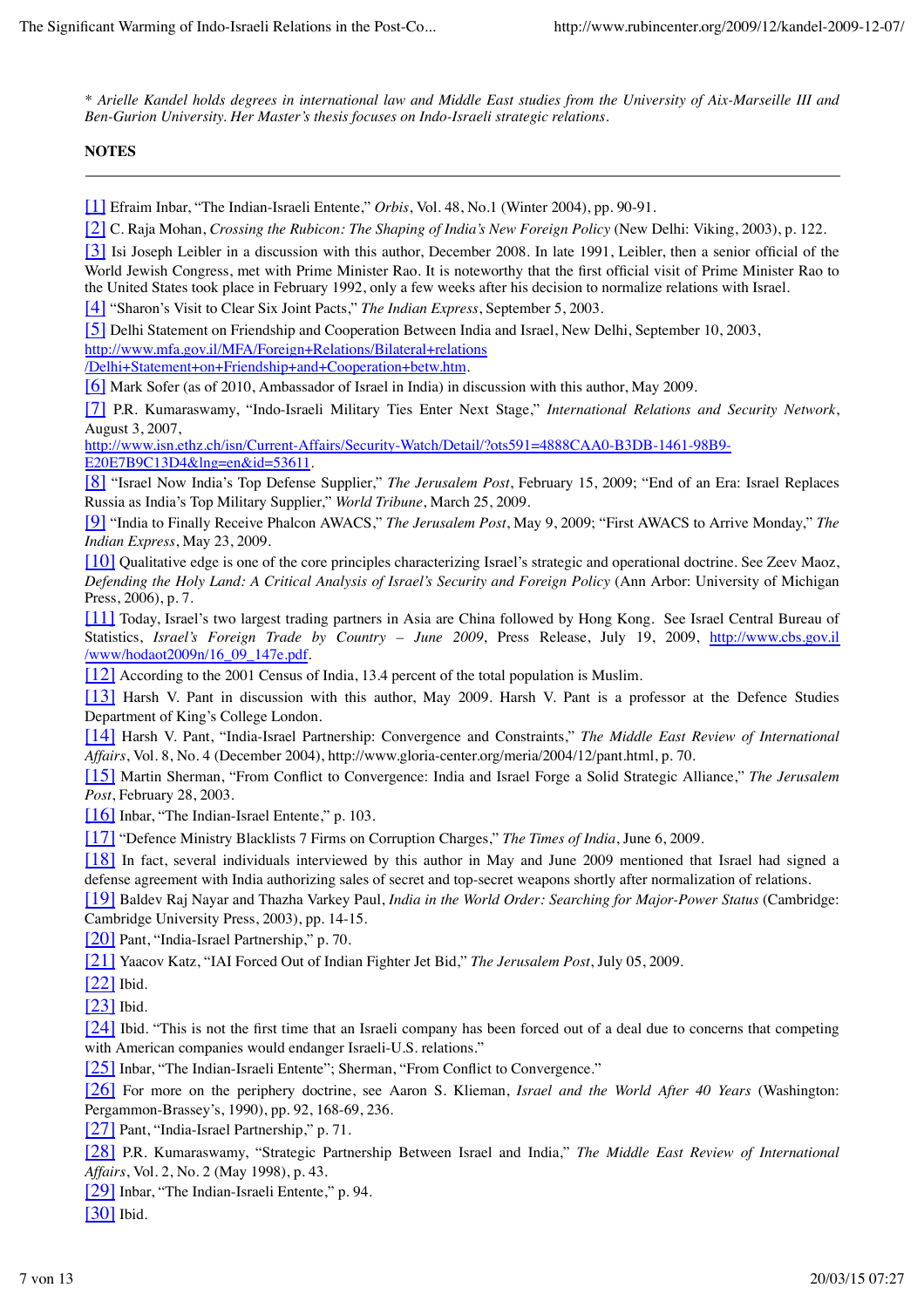[31] "Giving Up the Party to Volunteer," *The Jerusalem Post,* June 7, 2009.

**Tweet**  $0$ **Example 3 & Share**  $\begin{bmatrix} 5 & 0 \\ 0 & 0 \end{bmatrix}$  **S** +1  $\begin{bmatrix} 0 & 0 \\ 0 & 0 \end{bmatrix}$ 

Filed Under: India, Israel, MERIA Journal Volume 13, Number 04 (Dec 2009)

## **MERIA Journal**

Middle East Review of International Affairs



**The Middle East Review of International Affairs (MERIA) Journal** is the world's largest journal on the region, published quarterly by the Rubin Center with a global audience. More about MERIA

- Article Index
- Past Issues

## **Current Issue:**

Vol. 18, No. 4 (Winter 2014)

## **Current Issue**



## **THE ISLAMIC STATE VS. THE KURDISH YPG IN NORTHERN-CENTRAL SYRIA: AN EYEWITNESS ACCOUNT**

## By Jonathan Spyer

TweetFollowing is an excerpt from an account of a reporting trip undertaken by the author to the Kobani enclave in northern Syria and to the Syria-Turkey border area in May 2014. During the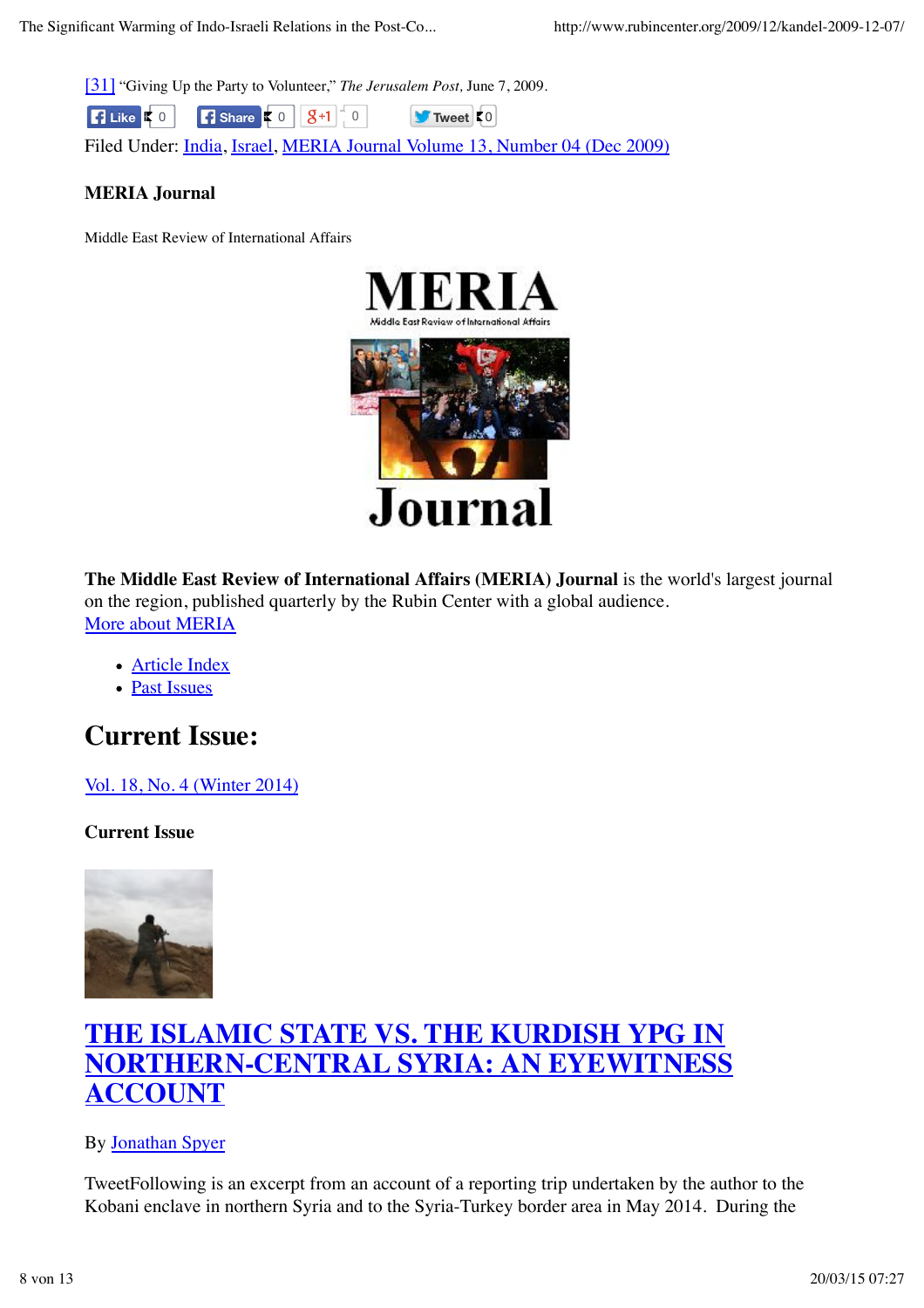course of this trip, the author interviewed both YPG and IS fighters and visited frontline areas in which the two forces faced […]



## **THE PKK AND THE GUERRILLA TRADITION OF TURKEY'S KURDS**

By Spyridon A. Plakoudas

TweetSince 1984, the PKK (Kurdistan Workers' Party) has been waging an insurgency against the Turkish authorities intermittently and with varying success. This article studies how this rural-type insurgency was staged, placing it within the context of a tradition of resistance to Turkish rule among Turkey's Kurds. It highlights the development of a consistent guerrilla tradition […]



## **ISIS CALIPHATE MEETS CHINA'S SILK ROAD ECONOMIC BELT**

By Christina Lin

TweetThis report examines the clashing ambitions between ISIS and China. With ISIS's declaration of a caliphate that encompasses China's Muslim Xinjiang, Chinese strategists will now consider how ISIS's Eastward pivot will impact China's own Westward march to create a Silk Road Economic Belt across Eurasia. While the Western U.S.-led coalition continues to be hamstrung by a lack of ground forces, the […]



## **THE PARTICIPATION OF NORTH CAUCASIAN JIHADISTS IN THE SYRIAN CIVIL WAR AND ITS SECURITY IMPLICATIONS**

By Emil Souleimanov and Megan Ouellette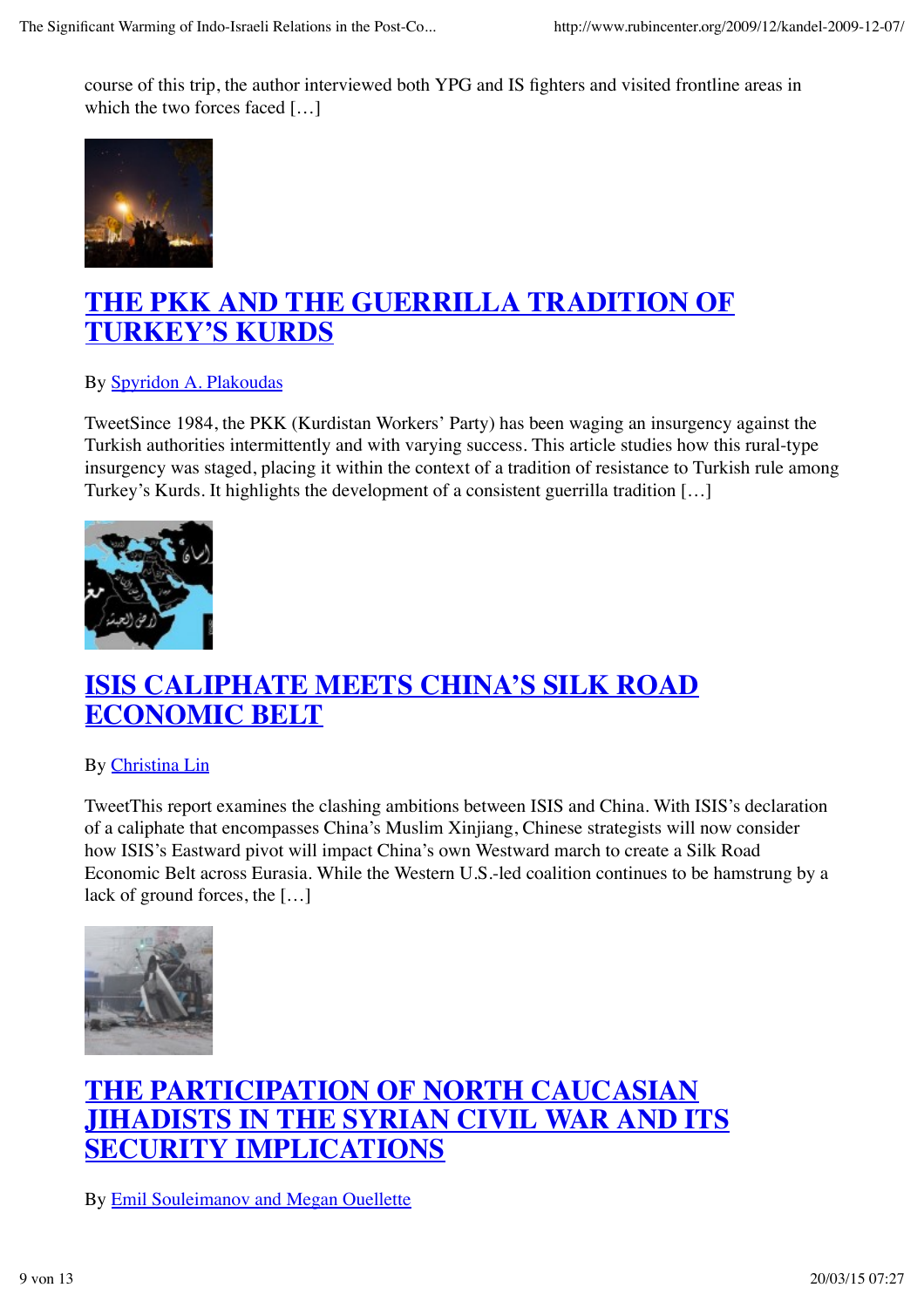Tweet This article examines the participation of North Caucasian fighters in the Syrian Civil War, including their motivations for joining the conflict, activities and recruitment, and their ties with jihadi networks. It also discusses the international and security implications, for Russia in particular, and the role of certain Gulf states as financers. It concludes that North […]



## **MERIA SPECIAL REPORT: NORTHERN STORM AND THE SITUATION IN AZAZ**

## By Aymenn Jawad Al-Tamimi

TweetEDITOR'S NOTE This MERIA special report is the product of a reporting trip undertaken by its author to the town of Azaz between December 18-22, 2014. Visits by researchers and journalists to northwest Syria have become rare in the past year because of the accompanying risks. As a result, it has become difficult to gain […]

### **Recent Issues**

- MERIA Journal Volume 16, Number 03 (Fall 2012)
- MERIA Journal Volume 17, Number 1 (Spring 2013)
- MERIA Journal Volume 17, Number 2 (Summer 2013)
- MERIA Journal Volume 17, Number 3 (Fall 2013)
- MERIA Journal Volume 18, Number 1 (Spring 2014)
- MERIA Journal Volume 18, Number 2 (Summer 2014)
- MERIA Journal Volume 18, Number 3 (Fall 2014)

## **Support Our Work**



We depend on your contributions. Donations from the U.S., UK, and Israel are tax-deductible. Please click the "Donate" button for instructions for donation via PayPal, credit card, or check.

## **Subscribe to our newsletters**

| Email $*$                |
|--------------------------|
| Full Name                |
| I want to subscribe to * |
| $\Box$ Rubin Newsletter  |
| □MERIA Journal           |
| Submit                   |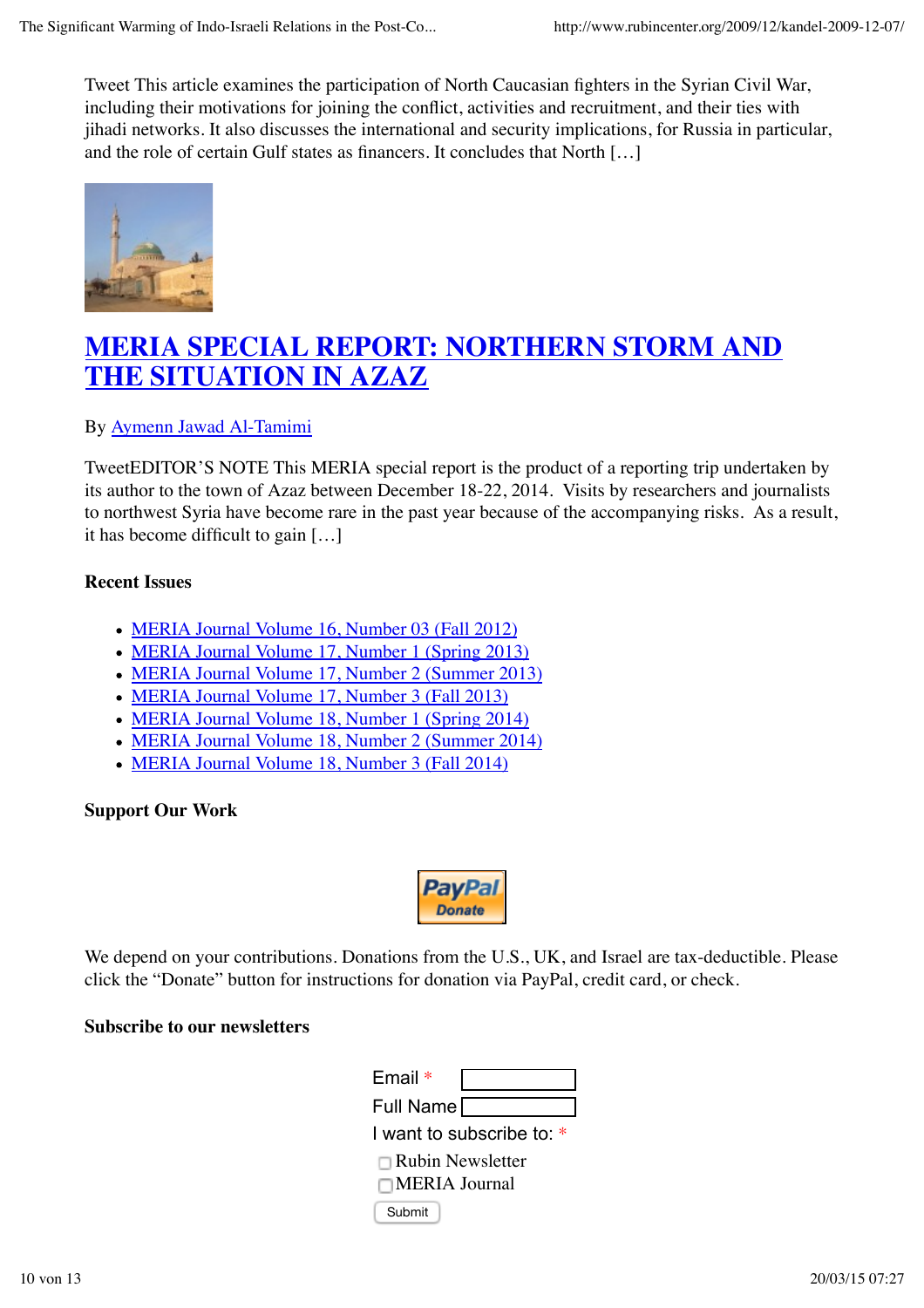

New! GLORIA Free Books project featuring 13 books, free and full-text to be read online or easily downloaded!



## **Available Titles**

- The Arab States and the Palestine Conflict
- Assimilation and Its Discontents
- Cauldron of Turmoil
- Children of Dolhinov: Our Ancestors and Ourselves
- Hating America: A History
- Islamic Fundamentalism in Egyptian Politics
- Istanbul Intrigues
- The Long War for Freedom: The Arab Struggle for Democracy in the Middle East
- Modern Dictators: Third World Coupmakers, Strongmen, and Populist Tyrants
- Paved with Good Intentions: The American Experience and Iran
- Secrets of State: The State Department and the Struggle Over U.S. Foreign Policy
- Tragedy of the Middle East
- The Truth About Syria

## **New Release**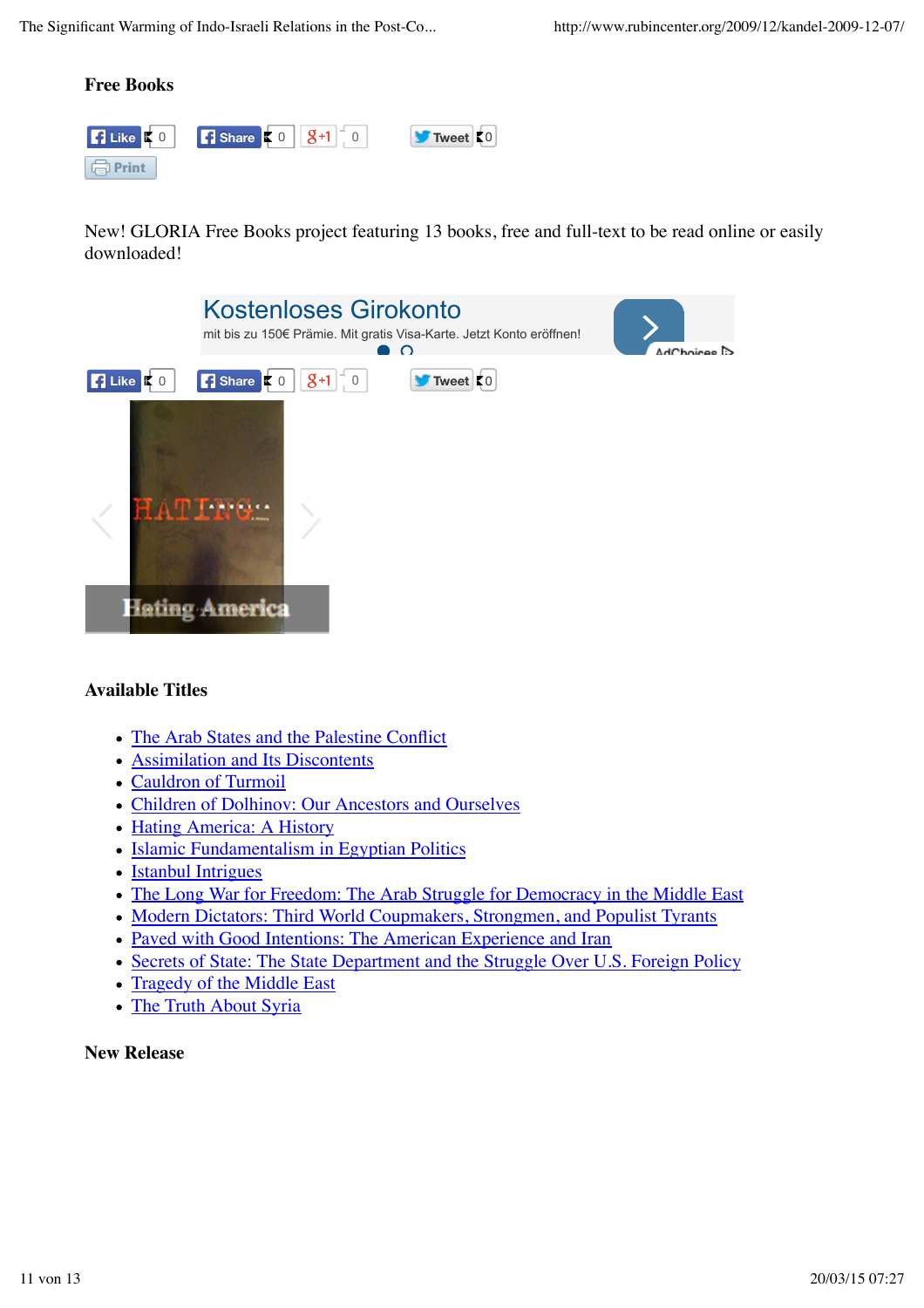

## **Israel: An Introduction**

Israel: An Introduction, a project by the Global Research in International Affairs Center (GLORIA), of the Interdisciplinary Center of Herzliya, and published by Yale University Press will be in stores on February 21st, … [Read More...]

## **Rubin Center Publications**

Return to top of page